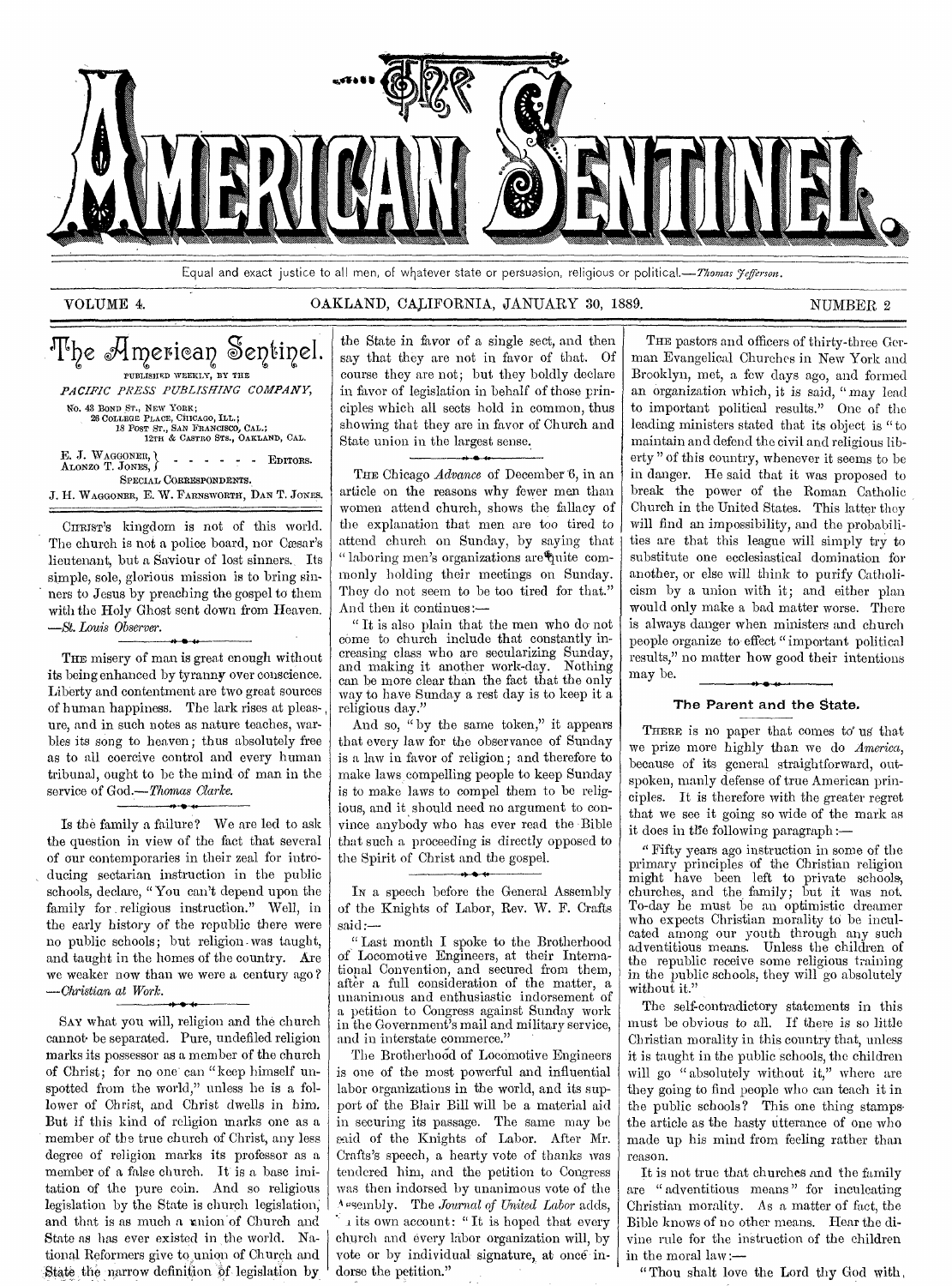all thine heart, and with all thy soul, and with all thy might. And these words, which I command thee this day, shall be in thine heart; and thou shalt teach them diligently unto thy children, and shalt talk of them when thou sittest in thine house, and when thou walkest by the way, and when thou liest down, and when thou risest up." Deut.  $6:5-7$ .

This is family instruction in morals, the only means of instruction that God ever ordained. The highest recommendation that God could give to Abraham was this: " I know him, that he will command his children and his household-after him, and they shall keep the way of the Lord, to .do justice and judgment." Gen. 18: 19.

The parent is to the child in the place of God, to give it instruction in the way it should go. In the Bible we find instruction to parents to bring up their children in the nurture and admonition of the Lord; to teach the commandments to their sons and their sons sons; to correct their children betimes, etc.; but we find not the slightest hint that the State should do this if the parent fails to do his duty. The same word that tells parents to teach the law to their children, also enjoins parents to have the law of God in their hearts. Now the same logic which would take the child out of the parent's hands, and turn him over to the State for instruction in morals, provided the parent is remiss in his duty, would also provide that the State should attempt to make the parent himself moral, if he has neglected the word of God. When the State begins to teach morals, it cannot logically stop short of assuming the whole business, and taking the place of the churches as the agent for spreading the gospel.

We read that a child left to himself will bring his mother to shame; but we have no intimation that the State is to take such a child, and train him so that he will be an honor to his parents. When the position is taken that the State must assume the responsibility of caring for children, and seeing that they have good morals, it is but a step to the old heathen custom which was advocated by Plato, and which was actually in use among the Spartans, and some other Greeks, that the State should control the matter of who shall beget children. Surely if the State has the burden of training children in morals, so as to make them the best citizens, it should have a chance. to see that its burden is as light as possible. And since, from the very nature of the case, it is impossible for the State to control absolutely the matter of marriages and births, so as to secure only the best specimens of childhood, it is but another step to the heathen custom of destroying those infants which the officers of the State did not deem suitable to bring up.

We don't say that this Government will ever do this thing, for we don't think that it will last long enough to come to that; but it is the logical result of the parental theory of Government; and if the United States Government should exist for a hundred years after the adoption of National Reform ,ideas, that is just what it would come to.

In the Cincinnati Convention, in.1872, Rev. A. D. Mayo said

"But why not divide this work, and leave the moral and religious part of the education of the citizen to the parent and priest? Because you cannot hold the parent or the priest to any public responsibility to educate the child into that practical form of religion and morality essential to gdod citizenship in a republican State."

There you have it. National Reform doctrine is, just as *America* proposes, that the State shall take the child out of the parent's\_ hands entirely. If you are in favor with the State, you may be permitted to retain your child; but if your morals are not such as the State approves, if your form of religion is different from that which the State has adopted, no matter how moral you may be, then your child must be taken from you and brought up in such a way that it may be an honor to the church and the State. This has the Roman Catholic Church ever assumed the right to do, and thus National Reformers stamp their movement as the legitimate child of the Papacy. And since the Papacy is but paganism under another form, what is there • to prevent them, if time should continue, from degenerating into the heathen custom before referred to?

Our position is this, and we challenge anybody to show that it is not correct: Every child ought to have good moral instruction, and should be trained to fear the Lord. The parent or guardian is the only one who has the duty of giving to the child this instruction and training. If the parent, either from indifference or incompetency, fails to do his duty in this respect, it is the child's loss, but there is no power on earth that has a right to take the child out of the parent's hand on this account. If the child is lost, the parent alone is responsible to God for bringing into the world .a child and then neglecting its most important interest. And so we say that if the parent does not give the child moral instruction, and does not put the child in the way of receiving such instruction from the church, then the child must go absolutely without it, at least until it is old enough to act for itself. This we say without any reserve. It would be true even if the State should assume the obligations of a parent; for, since the State can do properly only that which it is ordained to do, it follows that the children whom it might adopt would, in reality, be as destitute of moral instruction as though their unbelieving parents had been allowed to retain full control of them.

'E. J. W.

To COMPEL [a Catholic] . . to send his children to a school where the Protestant view and the Protestant view alone is taught, is as unjustifiable and absurd as it would be to force Protestants into a similar position, if at some time the Catholics should get the upper hand, and the tables should be turned. And if, under such circumstances, Protestants would not submit, it is simply- rank injustice to demand that Catholics shall submit, simply because the power at present happens to be

in Protestant hands. Thus we ate forced to the conclusion that in our public schools we must, give to our instruction no more of theological color than we give to our courts and Legislatures. The responsibility of all religious instruction, if we are to preserve a harmonious support of our institutions, must be left to the churches, to the families, and to voluntary - individual effort. And there it may be left with entire *safety.—Charles Kendall, Adams.* 

# **The New Council of Nice.**

IN our discussion of the Blair resolution for the religious amendment to the National Constitution, we have shown that, in order for the National power to determine what are the principles of the Christian religion which are common to all denominations and peculiar to none, a general convention of ail the denominations, Catholics included, would have to be called; and that when this general convention should agree as to what principles are common to all, the Nation would adopt that as the National creed, and enforce it in all the publics in the land. This is precisely the idea of the author of the proposed amendment. In his letter to the Secretary of the National Reform Association, Senator Blair says:—

"I believe that a text-book of instruction in the principles of virtue, morality, and of the Christian religion, can be prepared for use in the public schools by the joint effort of those who represent every branch of the Christian church, both Protestant and Catholic."

Therefore, when that shall have been done, it is certain that whatever principles are adopted as the principles of the Christian religion, they will have to be such as are satisfactory to the Catholic "branch of the Christian Church."

Nor is this all. This is only the beginning; for, when this Convention shall have been called, it will assuredly be to the interest of each one of the principal denominations to have it adopt as many as possible of the principles of that particular denomination, and the final result of the discussion will be a compromise. But this will be only for the time being, because then the standard of the religion will be an element in the political contests, and it will be an object to each one of the principal denominations to secure as much influence as possible with the Government to get a new council called to revise the principles of the National creed, and this will be kept up interminably. As surely as any such amendment to the Constitution shall ever be adopted as this which is proposed .by Senator Blair, or as is wanted by the National Reform Association, so surely will there follow with it a repetition of the course of councils, contests, and strifes that followed the Council of Nice, and the establishment of the Christian religion as the imperial religion of Rome. Compared with that which would follow this establishment of a National religion, the American people have never yet known what confusion really is.

By the above quotation from Senator Blair's,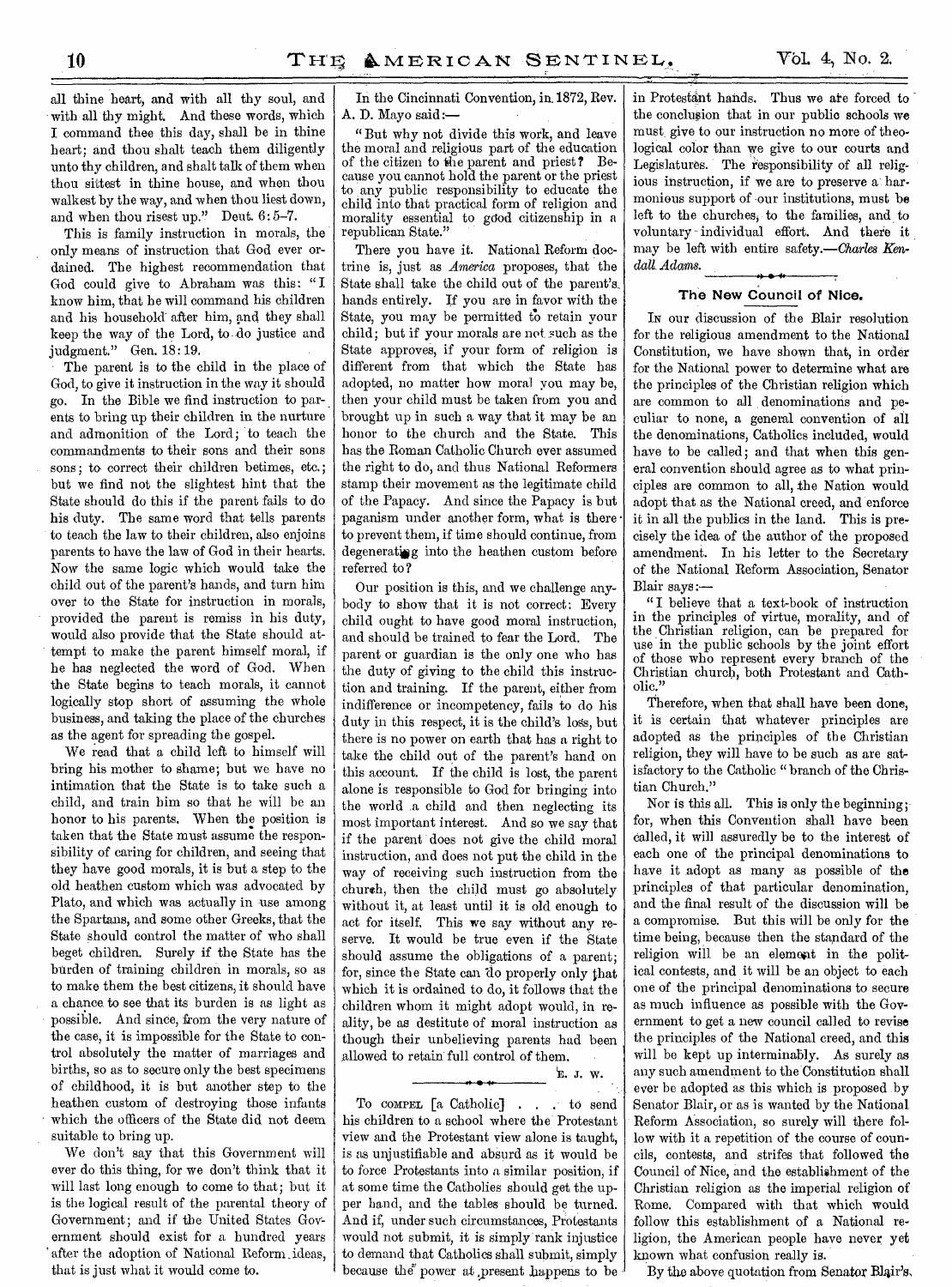letter it is seen that there is no intention to have the Bible in the public schools, nor that the teachers shall be allowed to teach from the Bible the principles of virtue, morality, and the principles of the Christian religion. It is what an assembly of Protestants and Catholics shall agree to say about the Bible, or to select from the Bible—this shall be put into a "text-book," and from this the teachers shall instruct the schools. And this is only to establish an ecclesiastical supremacy here from which everybody must receive his religion ready made. If it is not proper that the religion of the whole Bible should be taught in the public schools, then this only proves that it is not proper that any of it should, as such. **A. T. J.** 

#### **• • 10**  A **Pertinent Question,.**

WHAT do people keep Sunday for ? "Oh," says one, " we keep Sunday to commemorate the resurrection of Christ. In other words, Sunday keeping is a sign which we hang out to show that we believe in Christ." Very well, do you want to compel a man to hang out a sign that he believes in Christ when the fact is he does not believe in him ? This is exactly what Senator Blair's Sunday Bill is designed to do, and people who- profess Christianity are trying to help the thing along.

What would you think if the civil Government should pass a law to compel a man to hang, out on the corner of his house a sign, "Boots and Shoes for Sale," when the fact was he had not a boot nor a shoe for sale in the house? Would not this be compelling the man to be a liar and a hypocrite? "Oh, but that is a different case," you say, " altogether." Yes, it is different, and in just this respect, that it is as much worse to compel a man to lie about Christ and his religion than to lie about boots and shoes, as the religion of Christ is above the manufacture and sale of boots and shoes.

What must be the moral condition of people who will advocate the legal enforcement<br>of such hypocrisy? A. DELOS WESTCOTT. A. DELOS WESTCOTT.

#### $+ + +$ A **Free Church and a Free-State:**

IN this country the church is free and the State is free. It is not a free church in a free State which we wish to be recognized, but a free church and a free State. They stand side by side, independent in government and teaching. Liberty of conscience and of worship is the right of every man, and this the State guarantees. Therefore, the church gives the State its moral support and spiritual influence, and the State opens its doors to the inspection of the church, and is willing to hear its criticism, and listen to its advice, but it cannot and will not, if it be true to its functions, submit to dictation or become the ally of the church in any ecclesiastical work. In other words, it is not the province of the State to teach religion, and it is equally out of the American order for the church to teach politics.

But we are told that if religion be not taught in the schools they will become godless, and

the result will be infidelity or indifferentism. Has the church, then, so little faith in its divine origin and its supernatural superintendence that it is afraid it will fail in its mission unless it places a catechism and a creed in the' curriculum? It seems to me that the outcry against a godless school is not only a reflection upon the church, but a distrust in God, who is the sum of all knowledge, and who has revealed himself as clearly in measurable geometry as in immeasurable metaphysics, and who is as certainly near to us in the manifestations disclosed by the study of history and geography as in the sublimated mysteries of theologic speculation.

But if it be conceded that religion ought to be taught in the State schools, what religion shall it be ? There are at least ten religions which have exercised a beneficent influence upon mankind, and in a community like our own we shall find those who sympathize with the tenets held by each of these. Shall the State sit in judgment upon these and declare what one shall receive its sanction and support? What becomes, then, of the rights of the nine, all of whom will be compelled to contribute to that which they detest ?—Rev. T. P. Saurin, in the Troy Times.

# **National Reform (Mis-) Reading of**  History.

WERE it not for the solemn ending that there is to be to the work of the National Reform party, their claims, and the arguments, speeches, and propositions by which they attempt-to set them forth, would be a constant source of amusement. And we recollect no single statement in all of theirs that we have seen that is more absurdly ridiculous than the following, taken from the very first speech of the Cleveland Convention:—

"As a grain of corn does not grow but in harmony with the laws which the Creator has ordained for corn, a Nation does not prosper but in harmony with the laws which the God of Nations has ordained for Nations."

Now the veriest tyro knows that this proposition, in the sense in which it is meant, is contradicted by the unanimous voice of all history; and the most cursory glance over the field of history will discover the strongest kind of contradictions. Take, for an instance, Frederick the Great, an out-and-out infidel, if not an entire atheist, who always spoke of Christianity in a mocking tone, and of whom it might almost be said that Voltaire was his 'patron saint;" who in affairs of statecraft pretended to no form of virtue, but was moved solely by sheer, unhallowed ambition. To quote his own words, "Ambition, interest, the desire of making people talk about me, carried the day." He broke his plighted faith with the queen of Hungary, and deliberately plundered her of one of the richest provinces of her dominions, and for no purpose whatever but to "extend his dominions, and see his name in the gazettes." To more effectually accomplish his robbery, he had leagued himself with France and Bavaria; but when he had torn away Silesia, and France and Bavaria were about to help themselves as he

had done, he saw that it would add too much to the strength of France for his safety, and he withdrew from the league, and concluded a treaty with the queen. When she was relieved of his opposition, Maria Theresa easily conquered both France and Bavaria; but when Frederick saw how easily she had swept them from the field, he became alarmed for his possession of Silesia, and again broke faith with her, and allied himself closely with France, again invaded the queen's dominions, took Prague, and threatened her capital, and the very next year again broke faith with France, and concluded another peace with Maria Theresa.

Here, then, we have four times that he had broken his plighted faith, and all inside of four years. Yet for all this his kingdom so prospered that in just two years after his last peace with Maria Theresa, through the Seven Years' War, he was able to hold his own during the whole seven long years against the allied powers of the continent. France, Austria, Russia, Saxony, Sweden, and the body of German States, were all allied against him. His little kingdom, all told, contained less than *five* millions of people, and the stolen province of Silesia was the fourth part. The population of the countries leagued against him was fully a *hundred* million. His army was less than a hundred thousand. The army of the confederates was *six hundred thousand.* Yet against all this vast odds he maintained his cause, and at the end of the Seven Years' War concluded a peace in which he ceded nothing, not even a foot of the stolen province. "The whole continent in arms had proved unable to tear Silesia from that iron grasp."

It was not alone in a military point of view that his kingdom prospered. It prospered civilly as well. At the close of the war, his kingdom was one scene of desolation, but "his energy soon brought back the national prosperity." And when he died, in 1786, he left 70,000,000 thalers in the treasury, and an army of 200,000 men, of the best' soldiers of Europe. Civilly his rule was remarkable in other things. Freedom of speech and the press was so absolute that, outside of the United States, to this day it would be difficult to find-its equal. "Order was strictly maintained throughout his dominions. Property was secure." " *Religious persecution* was unknown under his government. The scoffer whom the Parliaments of France had sentenced to a cruel death, the Jesuit who could show his face nowhere else, who in Britain was still subject to penal laws, who was proscribed by France, Spain, Portugal, and Naples, who had been given up even by the Vatican, found safety and the means of subsistence in the Prussian dominions. His policy with respect to the Catholics of Silesia presented an *honorable contrast* to the policy which, under very similar circumstances, England long followed with respect to the Catholics of Ireland."

He was one of the very first rulers who abolished the cruel practice of torture. "No sentence of death was executed without his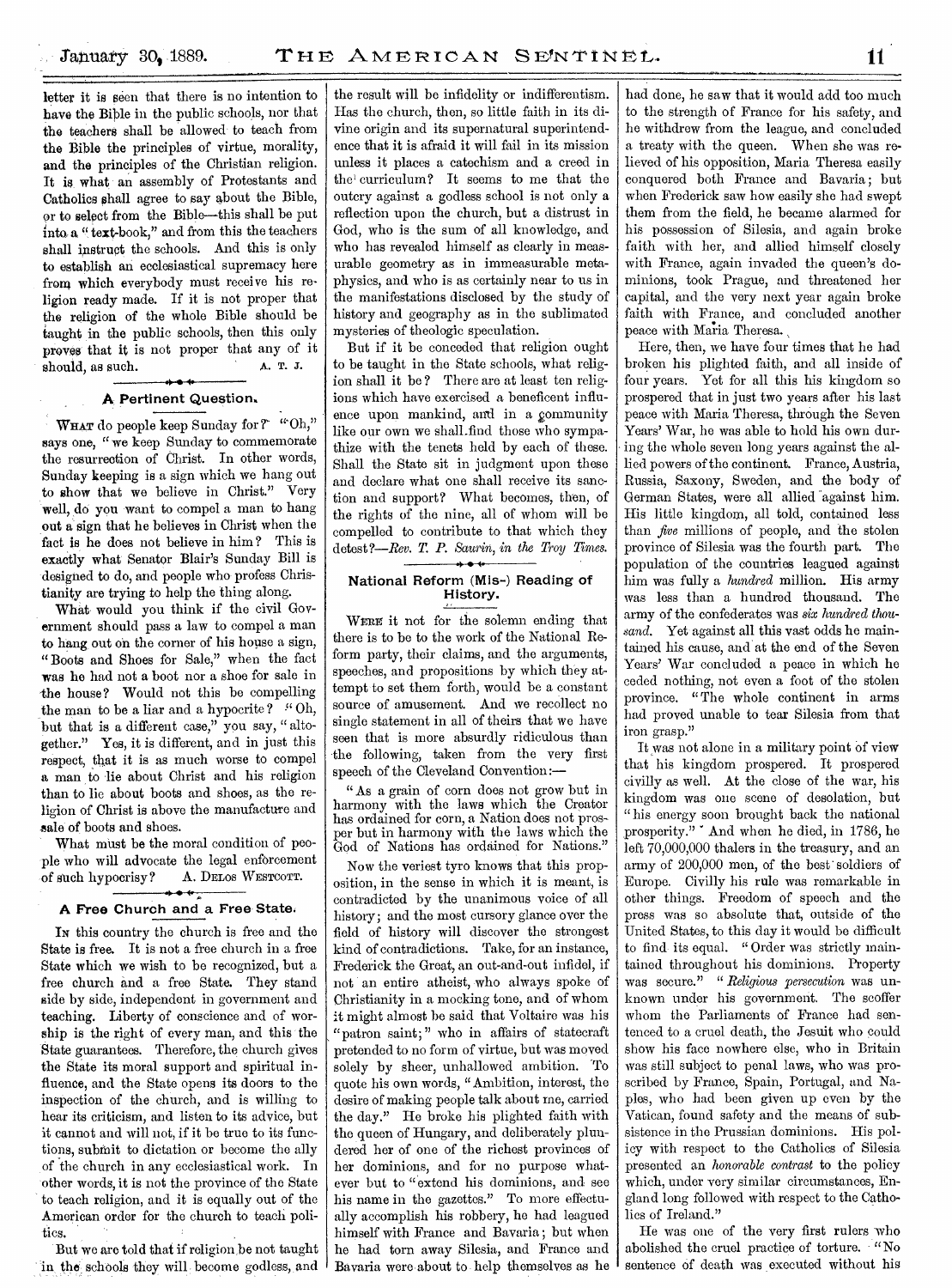sanction, and that sanction was rarely given except  $\cdot \cdot \cdot$  of murder." And so he prospered, and nis kingdom prospered, through all his absurd infidelity as a man, and his faithlessness as a king.

Another instance we have in the Empress atharine, of Russia, who, among the rulers of that country, may fairly rank as second only to Peter the Great. She greatly enlarged on the west, the south, and the east, the dominions which she, a foreigner, had obtained by dethroning her husband and excluding her son ; she conquered her enemies by land and sea, wrought real improvement in the administration of justice, the furtherance of education, industry, and commerce. She, too, was a disciple of Voltaire, and was shamefully and systematically immoral. And, too, the Nation prospered.

Another instance we find in Henry IV. (Navarre), of France, the greatest of the Bourbon line, " who restored order, terminated a terrible civil war, brought the finances into excellent condition, made his country respected throughout Europe, and endeared himself to the great body of the people whom he ruled." Yet he changed his religion *four times.* First he was a Huguenot; but to escape the consequences of St. Bartholomew's day (1572), turned Catholic. As soon as that danger was fairly past, and he made his escape from Paris, he was a Huguenot again; then soon after, when all that stood between him and the throne was his Huguenot profession, it was again conveniently renounced, and he was again converted to the Catholic faith. Nor in his private life was he under much more restraint from any regard to the principles of morality.

But not to multiply instances, we will come at once to the great prototype of National Reformers, the uniter of Church and State, Constantine. Surely the National Reformers will not deny that the Nation prospered under his rule. Yet he was a hypocrite from the day that he crossed the Milvian Bridge, faithless, if not a perjurer, and a quadruple murderer, —a hypocrite, as his whole future life shows; faithless, in that although he gave his solemn promise and confirmed it *by an oath,* that if Licinius would resign his claims to the purple, he should be permitted to pass the remainder of his life in peace, and this promise and this oath were made not alone to Licinius but also to his wife, the own sister of Constantine, in behalf of her husband, yet, notwithstanding all this, only a little while after Licinius reached Thessalonica, the place appointed for his abode, he was foully murdered by order of Constantine. And the circumstance that Licinius had at the time fully reached the allotted *threescore and ten* years, added to his murder the element of wanton cruelty. But Constantine did not stop with this, his first murder. This was in A. D. 324. In 326 his own son Crispus was put to death by his orders, and for no other crime than his abilities; and at the same time he murdered his nephew, the son of the murdered Licinius, " whose rank was his only crime," and the obdurate heart of the emperor "was unmoved by the

prayers and tears of his favorite sister, pleading for the life of a son whose loss she did not long survive."

But this is enough mention of his fearful crimes, and we gladly turn- from it without narrating the bloody tragedy of his own wife. And all this while he professed to be a Christian. It was before the battle of the Milvian Bridge (312) that he professed to have had his vision of the flaming cross and its inscription. In 321 he issued his Sunday edict. It was in 324 that he murdered Licinius. In 325 he convened the Council of Nicæa, presided over its deliberations, took part in its discussions, and published and enforced its decisions. In 326 he murdered his nephew and Crispus. And in 330, May 11, his new capital, Constantinople, was dedicated to the Virgin Mary. In 337, May 22, he died, and there ended his evil life. To quote the words of another, "Tested by character, indeed he stands among the lowest of all those to whom the epithet [Great] has in ancient or modern times been *applied."—Encyclopedia Britannica, ninth edition, art. Constantine.* Yet through all this defiance of all principle, of all the laws of God, and of civilized men, he prospered as a ruler, and the Nation prospered under his shameful rule,

Again, upon their own claims, our own country is a positive contradiction of this proposition. *They say* that this Nation is, and has been from the beginning, governed by a " Constitution so very wicked, so entirely godless, that a man who fears God and honors Christ cannot support nor swear allegiance to it." Yet in spite of all this, this Nation has prospered most, has grown most rapidly, has reached the highest place in the shortest time, of any Nation that the world has ever seen.

And in the bright shining of the light of the last years of the nineteenth century, and flatly in the face of universal history, which is in itself a universal refutation, they set forth the proposition that Nations do not prosper except as they "recognize and *obey* the *moral lanes* which God has ordained." We verily believe that such another set of blunders and misreading of history and human experience as is held to by the National Reform party, cannot be found outside of the history of the Jesuits. And if that party does not yet fairly *out-Jesuit* the Jesuits themselves, we shall be willing to learn that we have mistaken them. The fact of the matter is that this party, utterly mistakes the functions of human government, and consequently views everything in connection therewith in its reverse. But when men deliberately turn their backs upon the nineteenth century, and seek to revive the forms and methods of *government*  of the Dark Ages, we cannot expect from them any other than the forms and methods of *argument* of the Dark Ages. A. T. J.

FREE-WILL is not the liberty to do whatever one likes, but the power of doing whatever one sees ought to be done, even in the very face of otherwise overwhelming impulses. There lies freedom indeed.—George MacDon*f ald.* 

**41 • 4\_** 

## Our Public-School System.

WE are told that public morality is in decadence; that infidelity of one sort and another is on the rampage; that crimes are more numerous than ever before; that the marriage tie is more lightly regarded; that the general conscience is less sensitive to evils which affect the welfare of society, and that therefore the school tax should be divided between Catholics and Protestants, that each may take care of its own constituency. This we believe to be a mistake. . . . We are told that our children ought to be more carefully taught, that their religious education is neglected, and that many wasted lives are the consequence. No one will be likely to deny it. But where shall the child get his moral education unless in the home and in the church? What are homes and churches for? The public-school system is a purely State affair, a secular institution. It can never be anything else. Its sole business is to give the rudiments of education, that the boy may have a brain as well as a pair of hands for the struggle of the future. If the church and the home supplement that training by the infusion of religious doctrine or moral ideas, why then you have a boy well equipped for citizenship. It is not the duty of the State to make Episcopalians or Catholics or Methodists. The State must keep out of the church, and the church must keep out of the State. That idea lies at the foundation of things in this country, and it can never be changed until our institutions are destroyed.—New *York. Herald.* 

# The American System Compared with Other Systems.

THE American relationship of Church and State differs from all previous relationships. in Europe and in the colonial period of our history; and yet it rests upon them and reaps the benefit of them all. For history is an organic unit, and American history has its roots in Europe.

1. The American system differs from the ante-Nicene or pre;Constantinian separation of Church and State, when the church was, indeed, as with us, self-supporting and selfgoverning, and so far free within, but under persecution from without, being treated as a forbidden religion by the then heathen State. In America the Government protects the church in her property and rights without interfering with her internal affairs.  $\ldots$ .

2. The American system differs from the hierarchical control of the church over the State, or from priest government, which prevailed in the Middle Ages down to the Reformation, and reached its culmination in the Papacy. It confines the church to her proper spiritual vocation, and leaves the State independent in all the temporal affairs of the Nation.  $\cdot$  . . .

3. The American system differs from the Erastian or Usaro-Papal control of the State over the church, which obtained in the old Byzantine Empire, and prevails in modern Russia, and in the Protestant States of Eu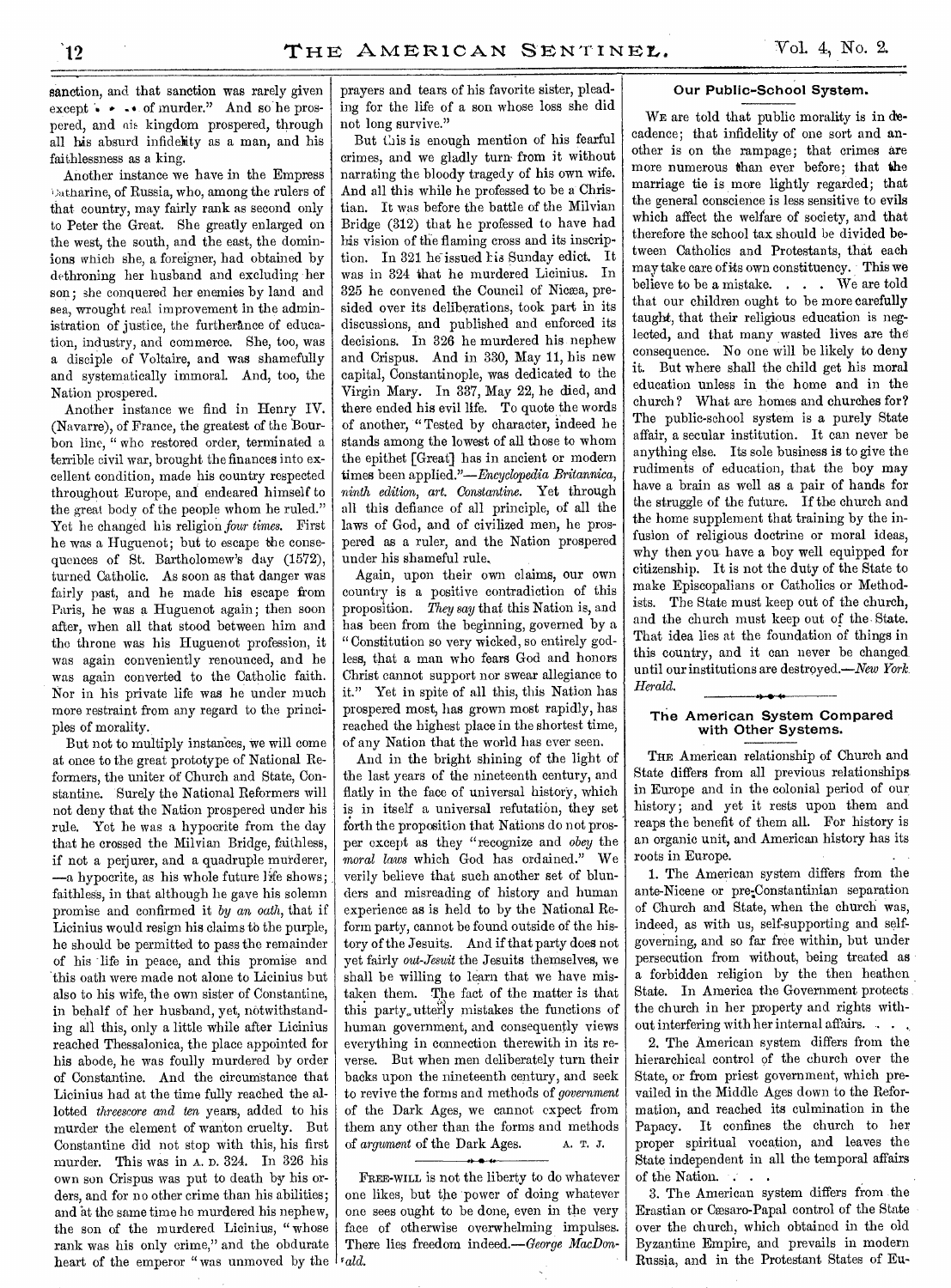rope; where the civil Government protects and supports the church, but at the expense of her dignity and independence, and deprives her of the power of self-government. The Erastian system was based on the assumption \_ that all citizens are also Christians of one creed, but is abnormal in the mixed character of Government and people in the modern State. In America, the State has no right whatever to interfere with the affairs of the church, her doctrine, discipline, and worship, and the appointment of ministers. It would be a great calamity if religion were to become subject to our ever-changing politics.

4. The American system differs from the system of toleration, which began in Germany with the Westphalia Treaty, 1648; in England with the Act of Toleration, 1689, and which now prevails over nearly all Europe; of late years, nominally at least, even in Roman Catholic countries, to the very gates of the Vatican, in spite of the protest of the Pope. Toleration exists where the Government supports one or more churches, and permits other religious communities, under the name of sects (as on the continent), or dissenters and nonconformist (as in England), under certain- conditions. In America there are no such distinctions, but only churches or denominations on a footing of perfect equality before the law. To talk about any peculiar denomination as *the* church, or *the American* church, has no meaning, and betrays ignorance or conceit. Such exclusiveness is natural and logical in Romanism, but unnatural, illogical, and contemptible in any other church. The American laws know no such institution as "the church," but only separate and independent organizations.

Toleration is, an important step from State- , churchism to free-churchism. But it is only a.step. There is a very great difference between tolerance and liberty. Toleration is a concession, :which may be withdrawn ; it implies a preference for the ruling form of faith and worship, and a practical disapproval of all other forms. It may be coupled with many restrictions and disabilities. We tolerate what 'we dislike, but cannot alter; we tolerate even a nuisance if we ,must. Acts of toleration are wrung from a Government by the force of circumstances and the power of a minority too influential to be disregarded. In this way even the most despotic Governments, as those of Turkey and of Russia, are tolerant; the one toward Christians and Jews, the other toward Mohammedans and dissenters from the orthodox Greek Church; but both deny the right of self-extension and missionary operations except in favor of the State religion, and both forbid and punish apostasy from it. Prince Gortschakoff, the late chancellor'of the Russian Empire, before an international deputation of the Evangelical Alliance, pleading for religious freedom in be half of the persecuted Lutherans of the Baltic provinces in 1871, boldly declared, within my hearing, that Russia was the most tolerant country in the world, and pointed in proof to half a dozen churches of different denominations in the principal street of St.

Petersburg, but protested at the same time against what he called propagandism. The great Russian statesman did not, or would not, understand the vast difference between toleration and liberty. The English Lord Stanhope, in a speech in the House of Lords in 1827, on the Bill for the Repeal of the Test and Corporation Acts, said: " The time was, when toleration was craved by dissenters as a boon; it is now demanded as a right; but a time will come when it will be spurned as an insult."

In our country we ask no toleration for religion and its free exercise, but we claim it as an inalienable right. " It is not toleration," says Judge Cooley, "which is established in our system, but religious equality." Freedom of religion is one of the greatest gifts of God to man, without distinction of race or color. He is the Author and Lord of conscience, and no power on earth has a right to stand between God and the conscience. A violation of this divine law written in the heart is an assault upon the majesty of God and the image of God in man. Granting the freedom of conscience, we must, by logical necessity, also grant the freedom of its manifestation and exercise in public worship. To concede the first and to deny the second, after the manner of despotic Governments, is to imprison the conscience. To be just, the State must either support all or none of the religions of its citizens. Our Government supports none, but protects *all.—Doctor Schaff* 

#### Make a Note of This.

AT the session of the General Assembly of the Knights of Labor, held in Philadelphia, November 16, Rev. W. F. Crafts delivered a speech on " Sunday Work from an Humanitarian Standpoint," which the *Journal of United Labor* calls a " masterly address." It was, of course, an appeal to the Knights of Labor to lend their influence to the securing of a National Sunday law. At its close opportunity was given for questions, when the following was asked among others:-

 $\alpha$  Could not this weekly rest-day be securedwithout reference to religion, by having the workmen of an establishment scheduled in regular order for one day of rest per week, whichever was most convenient, not all resting on any one clay ? "

This was a fair question, and the plan suggested affords a perfect solution of the question, if the claims so often made be true, that the sole object for a Sunday law is the securing to working men of the right to rest on one day in seven, in accordance with the requirements of nature. But notice Mr. Crafts's answer :—

" A weekly day of rest has never been secured in any land except on the basis of religious obligation. Take the religion out, and you take the rest out."

Ah, just so! Thus, according to Mr. Crafts, who must be the best authority, for he is the prime mover in the matter, what they are after is a laW compelling people to observe the first day of the week religiously. This is in harmony with the following utterances

before the National Sunday Association assembled in Washington. Referring to the petitioners for a Sunday law, Mrs. Bateham said :—

" They are praying that the Government will pass a law that will compel the people to observe the first day of the week."

Of course, if there can be no rest without religion, then it follows that they want to enforce the religious observance of Sunday; and if that would not be enforcing religion, and trying to compel people to be religious, we should like to know what would be. To show still further that this is the case, we quote the following statement, which we have seen in several reports, and - which seems to be credited to Mr. Crafts:—

" The bill which has been introduced makes Sunday the ideal Sabbath of the Puritans, which day shall be occupied only by worship. No amusement or recreation should be indulged in, no mail handled or railroads run except under pressing necessity, with a fine of from \$10 to \$1,000 as the penalty for nonobservance of the law."

There you have it. The paper from which these last two quotations are made is the *Lutheran Observer* of December 21. Its editor was present at the Convention, and took an active part in the proceedings. Yet, in spite of all these statements, Mr. Crafts, in the same speech to which we before referred, said that " Sunday laws do not in any way interfere with true liberty, for they do not require any man to be religious "!

Think of it! A law is required that will compel all people to rest on Sunday. It is expressly claimed that there can be no such law except on the basis of religious obligation, and that if the religion be taken out, the rest is taken out; and yet he says that such a law would interfere with no man's liberty, because it is not designed to make men religious. With the last we perfectly agree. Such a law is not designed to make men religious, but only hypocritical. But we cannot agree with the first part, for there are some people whose liberty would be greatly interfered with, by an attempt to make them play the hypocrite. We claim the liberty to worship God according to the dictates of our own conscience, and not according to somebody else's opinions or practices. E. J. W.

## "What the Rev. Herrick Would See."

UPON Dr. Herrick Johnson's cry for a breath of the Puritan, the Chicago *Tribune,* November 23, 1888, remarks, under the above heading, as follows:—

" The Rev. Herrick Johnson, a man whosees no grace nor hope of salvation outside of the Prohibition faction, of which he is one of the lights, mourns over the people's Sunday papers, and other 'evil' doings in Chicago, and exclaims: ' Oh, for the breath of the Were he favored with some of it he would find it heavily laden with rum and the smell of 'the creature called tobacco;' for the Puritan minister scorned neither strong drink nor the Indian weed, but made much of them on all occasions—births, deaths, and ministerial installations. Were the ancient Puritan in power he would make short work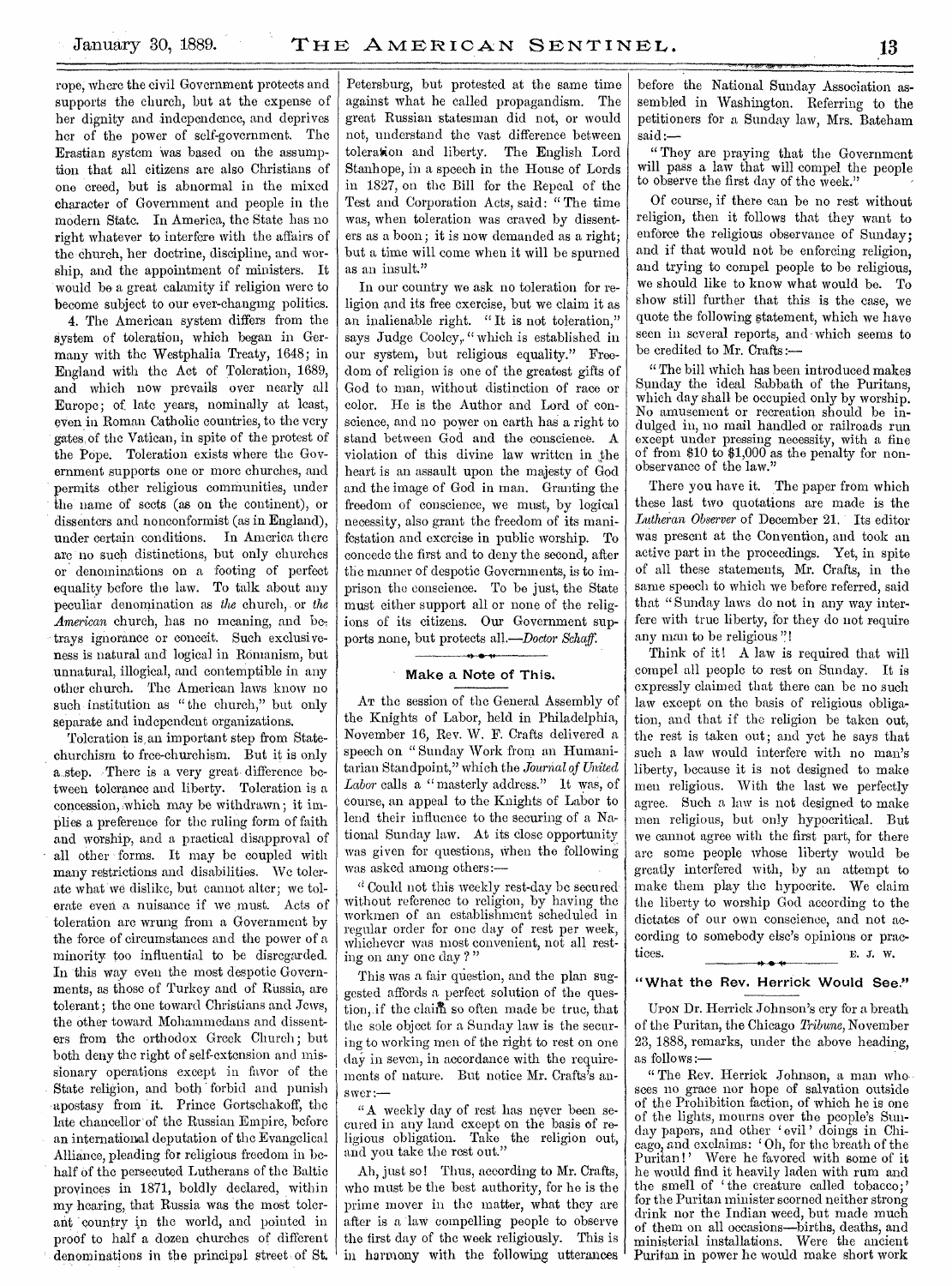of the Rev. Herrick, unless he changed his creed. He would tolerate no Presbyterianism. He would find fault with the Rev: H. J. because his long sermons were not half long enough; because some of his services savored of prelacy; because he had crosses about his church; musical instruments; formal and unspiritual ceremonials. He would even call him a Sabbath-breaker. The old Puritan would cast him out in short order as a corrupter of the people and a disturber of the commonwealth. Oh, that the Lord would answer the Doctor's prayer and let him meet the Puritan face to face!"

Amen! When, however, this religio-political element, of which the "Rev. H.  $J.^{n}$  is a part, shall have gained the supremacy, we are afraid that the Doctor will answer his own cry, and endeavor, so far as in him lies, to give to others the benefit of his idea of what the breath of the Puritan should do. If only the Doctor himself could have the benefit of it, we could not have the heart to object; but we hope it may never be inflicted upon anybody else.

## Lutherans and Public Schools.

THE following letter is self-explanatory, and needs no comment other than that we are glad to make the correction, and glad for the evidence which it furnishes that National Reform errors have not perverted everybody:

EDITOR AMERICAN SENTINEL—Dear *Sir:* In your article, " Romanism and Republicanism" (December issue), re-published from the *America,* the words occur: "The Roman Church (and in many instances the Lutheran) opposes the system of public education," etc. This is not treating the Lutheran Church fairly. She neither teaches nor practices opposition to the public-school system. Let me give you the simple facts, and you may then judge for yourself. The Lutheran Church establishes parochial schools wherever she is financially able to do so, principally for the religious training of her children. So far her practice comes under the heading of civil rights, that belong to the infidel and Christian alike.

The material difference between the Lutheran and Roman views on public education is, that the former church not only accords the State the right of giving secular instruction, but holds the present publicschool system to be the necessary and only mode of public education consistent with a republican community composed of many religious denominations. The Lutheran Church never endeavors to thrust upon public schools her religious views, nor does she countenance any mingling of religion with politics, as that would necessarily entail religious persecution. I am yours respectfully,

> REV. A. W. MEYER, **Pastor First Lutheran Church, Winfield, Kan. .**

# Proceedings of the Early National Reform Conventions.

THE *Christian Statesman* advertises for sale three pamphlets which contain the complete reports of three important National Conventions held by National Reformers, namely, in Cincinnati, in 1872, in New York, in 1873, and in Pittsburg, in 1874. We feel like doing a little advertising for National Reform, and so We advise our friends to send sixty cents to the *Christian Statesman,* 1520 Chestnut Street, Philadelphia, and get these three pamphlets. They are worth more than that money to anybody who wants to see for himself; at first hand, just what this professed National Reform is: As proof that the speeches reported in tbese pamphlets, from which we have again and again quoted, are authority as to

what National Reform is, we cite the *Statesman.* It says

" These published reports of addresses give the best summary of arguments on this subject ever published." "These reports sum up all arguments in behalf of this movement. No one can be said to be thoroughly acquainted with the question, unless. they are familiar with these addresses. A well-known lecturer on National Reform once said that when he had an address to deliver on the subject, he spent all his time reading these reports, and then spoke out of the fullness of his heart."

We freely advertise these for the *Statesman*  and National Reform. We are not paid for it, and have not been asked to do it; but we have so great faith in the justice of the cause which we represent, and in the good sense and patriotism of our readers, that we believe the thing best calculated to set them against this so-called National Reform is to see it just as it is. All that we have been trying to do for the past three years is to exhibit National Reform just as it is. So buy these pamphlets, study them carefully, and be convinced that the AMERICAN SENTINEL has always told you the truth.

# A Sample of Moral Obtuseness.

THE *Christian Statesman* of September 27, 1888, had, as usual, a report from " Secretary " Foster. In it he told about a sermon which he preached •in Cincinnati on "Sunday Observance," and after detailing the compliments which he received for it, he continued thus:—

" There is a general feeling of anxiety among the people for our sabbath. They feel that something should be done, but there is a nightmare inability to do anything. A good brother said to me: The Sunday paper comes to my house regularly. We began taking it during the war. We wanted the latest news from the battle-fields, and it has been coming ever since. I know it is wrong. There should not be any Sunday paper. It is an injury to society; but when others take it, we might as well have it.'"

And so, of course, he is in favor of a law that will stop Sunday papers and all other work. On the statements in the paragraph just quoted, we have just the following points which we wish to emphasize:-

1. The people do well to be anxious about *their* sabbath, when they themselves have not interest enough in it to keep it without being forced to do so.

2. If Sunday is "our sabbath," as they call it, what right have they to compel people who have no interest in it to adopt it as theirs ? As well might the shop-keeper compel people to buy his goods as to compel them to accept his sabbath.

3.-This man is not alone in calling Sunday " Our sabbath." National Reformers, and all Sunday-law advocates, speak of " our sabbath," " our American sabbath," etc. This they want enforced upon the people by law. At the same time they insist that there can be no real Sunday rest secured to the people, except on the basis of religious obligation. Then it is a point that admits of no debate,

that they are seeking to enforce religion on the people, and that the religion which they wish to enforce is *their* religion. In other words, they want to put themselves in the place of God, and have the people's consciences regulated by *their* will.

4. When a man has not enough moral stamina to do a thing which he believes in his heart he ought to do, without being forced to do it by civil law, how much better will the law make him ? Not a particle. He will be in just the condition of the thief who has been shut up in prison, and who is honest because there is nothing for him to steal. It is such service as this that National Reformers think will bring in the millennium!

5. If they wish to know the cause of this laxness in Sunday observance, on the part of those who profess to keep it, and who even clamor for laws enforcing its observance, we can give it. It is because they do not really believe that Sunday has any claims upon them. They know full well that it has no divine sanction, and they cannot keep themselves up to the point of doing that which in their inmost heart they know is not required of them by divine law. Their appeal for a civil law shows their unbelief in there being any divine law upholding it.

We believe that these points are clear to the comprehension of every reader, and that they cannot be gainsaid.  $E. J. W.$ 

PRESIDENT GARFIELD, in his letter of acceptance, July 12, 1880, said: "Next in importance to freedom and justice is popular education, without which neither freedom nor justice can be permanently maintained. . . . It would be unjust to our people, and dangerous to our institutions, to apply any portion of the revenue of the Nation or of the States to the support of sectarian schools. The separation of the Church and the State in everything relating to taxation should be absolute."

SOME of the Chicago ministers, like the Third party Prohibitionists, have set out to regulate things by law, and will make the conversion by gospel means a second-rate *matter.—Inter-Ocean.* 

#### Notice to Subscribers.

WITH this issue the AMERICAN SENTINEL becomes a *weekly* paper. This necessitates a change of date on many of the *address labels* of your paper, as you subscribed for a *monthly* paper, and only expected to receive twelve numbers in a year; but we will give you twenty-four numbers, and let your subscription expire June 26 instead of December, 1889. Those who have just subscribed will get twice as many papers as they expected to receive; but, as the paper is now issued *weekly,* it necessarily shortens the time of yearly subscriptions to six months, or changes the date on your label from December to June.

Subscriptions dated February, 1889, expire with *this*  paper. Those whose subscriptions are dated March, 1889, will receive *two more* papers, so please renew at once, and thus avoid missing any number. The subscription price is now, for the *weekly,* \$1.00 per year; or, if you will send us *five* new subscriptions, at \$1.00 each, we will send you the weekly AMERICAN SENTINEL one year *free.* 

Subscriptions dated April, 1889, will expire with the paper of February 27; those dated May, 1889, with the paper of March 13; those of June, 1889, with the paper of March 27; those of December, 1889, with the paper of June 26, 1889.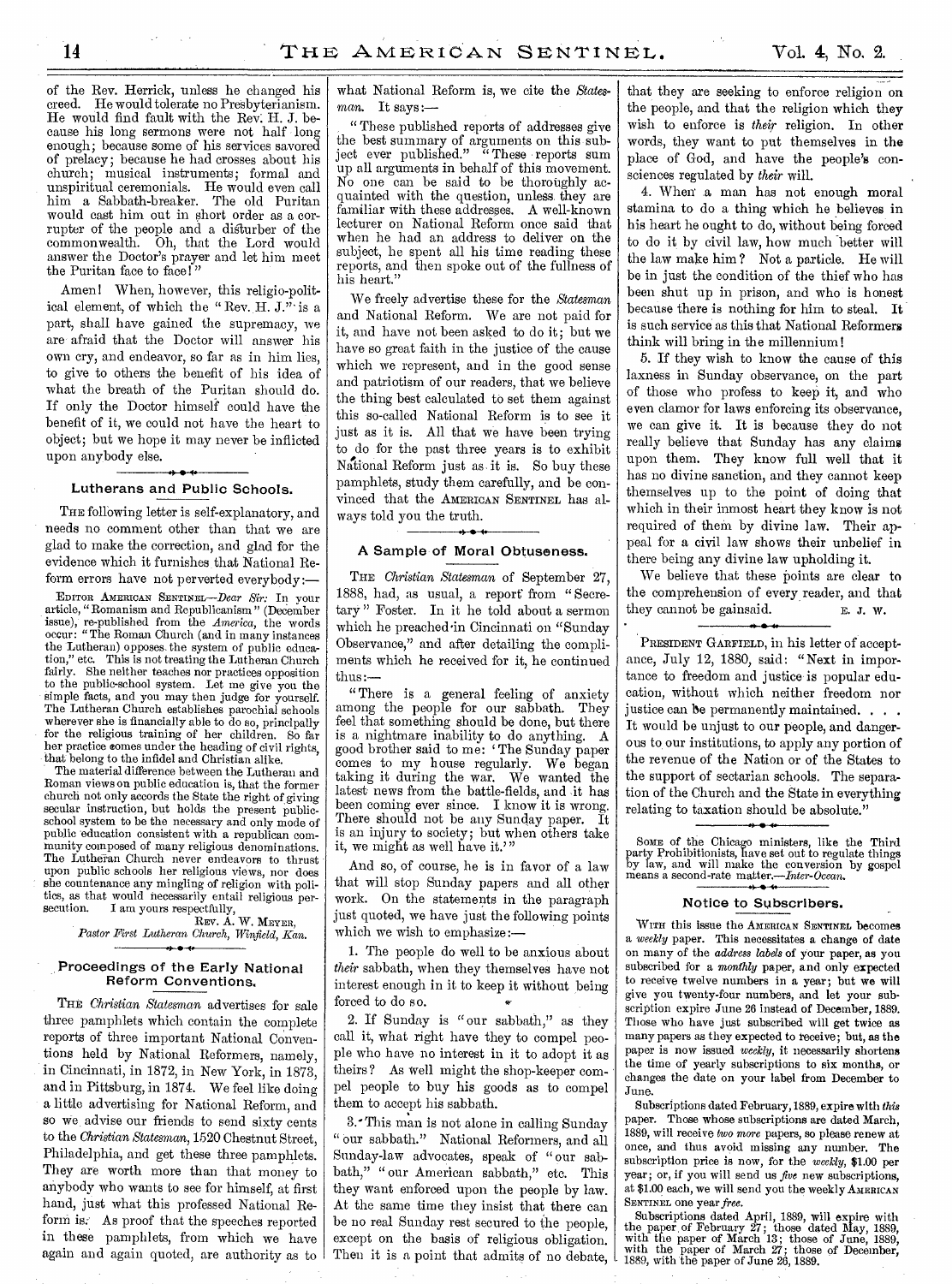